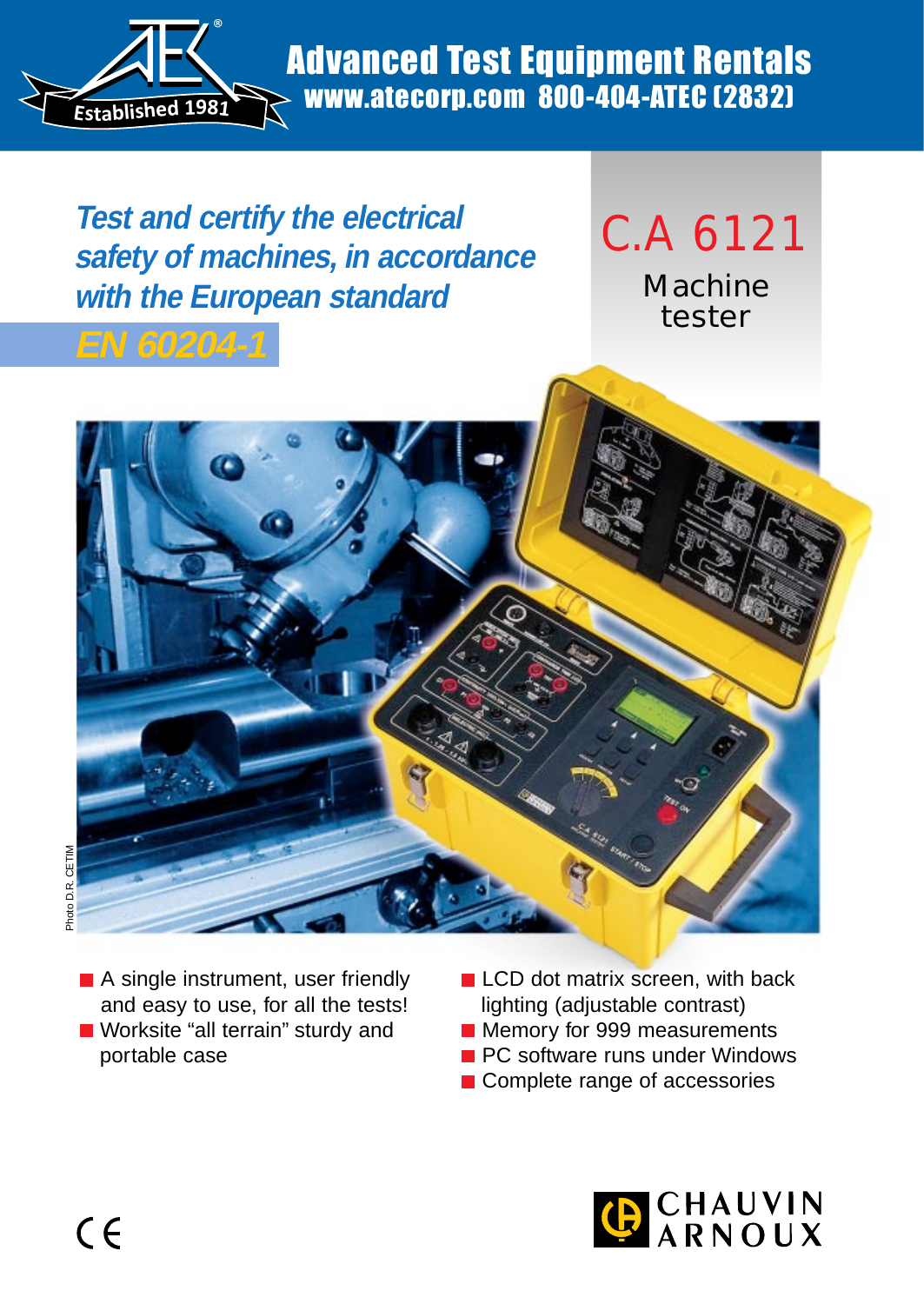## **TEST OF DISCHARGE TIME**



#### **Voltage range : 600 V AC/DC Max measurement time : 10 s Discharge threshold : 60 V**

- **Measurement of the discharge time** at the supply terminals of the machine (2 point system)
- **Measurement of the discharge time** of the internal components (4 point system: 2 for the detection of the mains cut-out and 2 for the measurement on internal components)

## **INSULATION TEST**

**CONTINUITY TEST**



#### **500 V or 1000 V DC Range: 0...500 M**Ω

- **Possible programming of a minimum** resistance threshold, below which, an audible and visible alarm is set off.
- $\blacksquare$  Test with or without timer (2 s to 10 min)

## **The C.A 6121**

turdy and portable, the C.A **6121** is **the tool of the machine directive**. Mandatory since 1995, this directive, whose aim is to guarantee the safety of users, imposes four types of electrical tests. To facilitate bringing into conformity new or installed machines, Chauvin Arnoux has grouped together all the necessary measurements, in a unique "all terrain" instrument.

Equipped with a particularly clear display, the C.A 6121 surprises by its ease of use. Besides its measurement capacities and the variety of its accessories, the instrument also has a comfortable memory and an RS232 output for a paper printout, or for exploitation on PC.

# 1 $1 - 2 - 3$ c2 DIELECTRIC (HH) ßΔ 中国县  $-1.25 - 1.5$  kV

# $L2\omega$  $\mathcal{Q}$  $NQ$

#### **Range : 0...1.99** Ω **Test voltage < 12 V AC Test current (0...500 m**Ω**) > 10 A AC**

- 4-wire measurement
- $\blacksquare$  Display of the result, either in V (voltage drop ∆U defined in accordance with EN 60204-1), or in  $Ω$
- **Possible programming of a maximum** threshold of voltage drop (pre-set values in accordance with standard), or of resistance, with triggering of an audible and visible alarm in case of overshoot

## **DIELECTRIC TEST**



#### **1000 V, 1250 V ou 1500 V AC Power : 500 VA**

- Adjustment of the maximum current  $\blacksquare$ threshold from 1 to 500 mA
- $\blacksquare$  Test with or without timer (1 s to 5 min)
- Display of real voltages and currents
- Floating HT outputs for improved safety

In its original shoulder bag, there is also room for all the additional accessories

he very complete delivery package of the C.A 6121, allows all the electrical measurements of standard EN 60204-1 to be performed.

> It can be completed by other accessories, to satisfy specific needs or special standards (e.g. VDE 104).

**Measurement a**



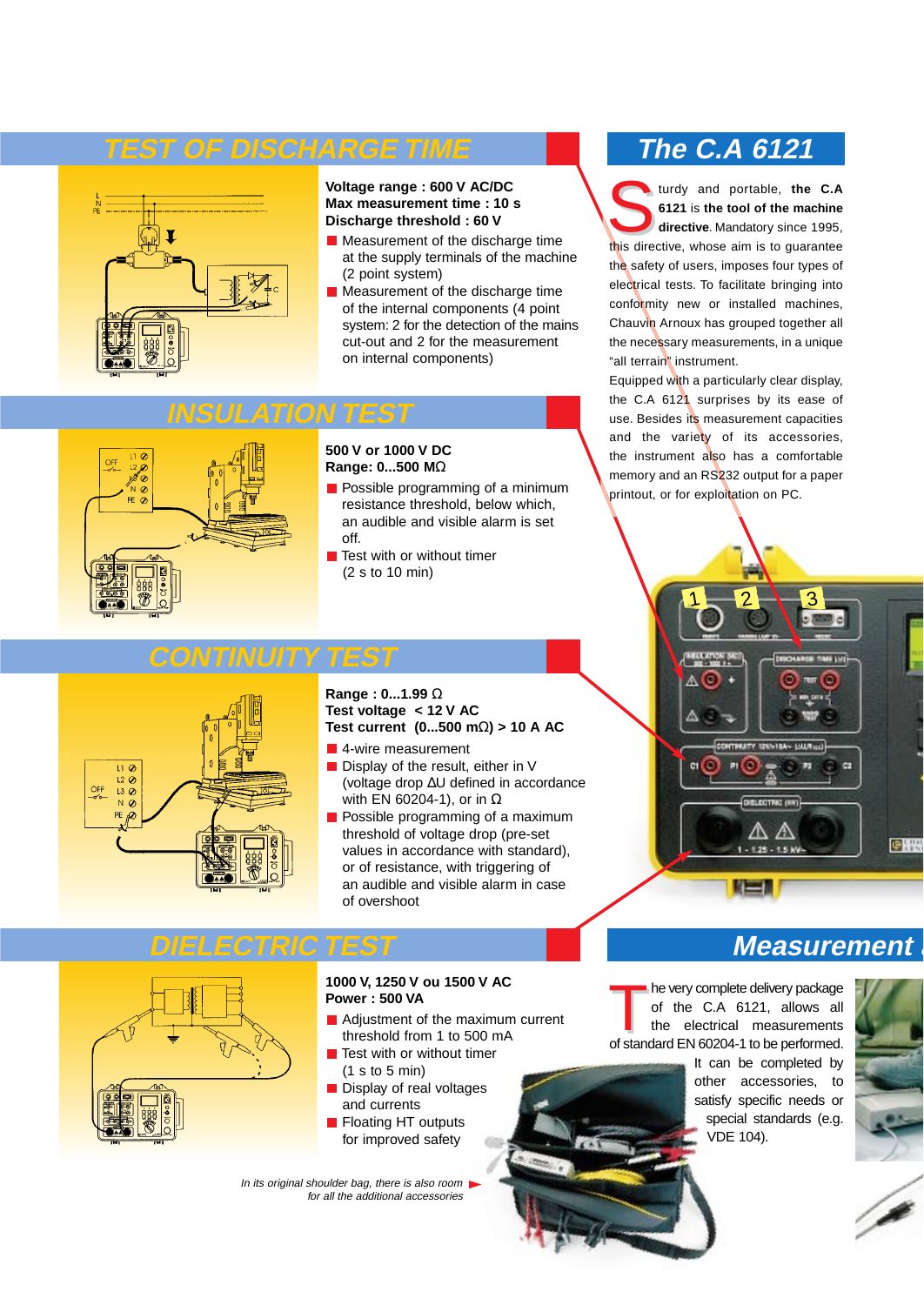

**DISCHARGE TIME** 

1 s max at 60 V an the power supply (2 point measurement) and 5 s max on any other accessible part (4 point measurement)

**INSULATION** 1 MΩ min at 500 V DC

#### **CONTINUITY**

∆U max at I > 10 A AC for 10 s (depending on the cross section of the PE cable): 1.0 V max  $/ \ge 6.0$  mm<sup>2</sup> 1.4 V max / 4.0 mm<sup>2</sup><br>1.9 V max / 2.5 mm<sup>2</sup>  $\frac{1}{2}$  max / 2.5 mm<sup>2</sup> 2.6 V max / 1.5 mm $^{\circ}$ 

**DIELECTRIC** 2 x rated U (min 1 kV) at 500 VA for 1 s



## **accessories**

**• REMOTE CONTROL PEDAL :** it frees the hands of the user and provides the On/ Off functions for the test and memorisation of the result





are close to the place where the test is being conducted is thus increased.

**• HIGH VOLTAGE GUNS :** Two dielectric test guns equipped with a cable 6 m long, are also available.



They allow tests to be done at a greater distance than with standard guns (2 m).



Δ As standard, the delivery package allows all the tests to be done.

# **RS 232 output** 3

**F** Operating under WINDOWS PC, the "C.A TRANSFER" software reads the data memorised in the instrument and exports it in a text file for an EXCEL™ spreadsheet. In total,

**HALL MODEL** 

the internal memory of the instrument can contain up to 999 measurements classed according to machines. The software allows the



date/time of the machine to be set (time and date of the measurements) and to include the name and address of the operator which

will appear on printouts.

Service 1995

The user of the software can choose the language to use from French, English,

German, Italian or Spanish. The instrument has different

printout modes, automatic or



manual. The serial printer is available as an accessory (see end of document "To order").